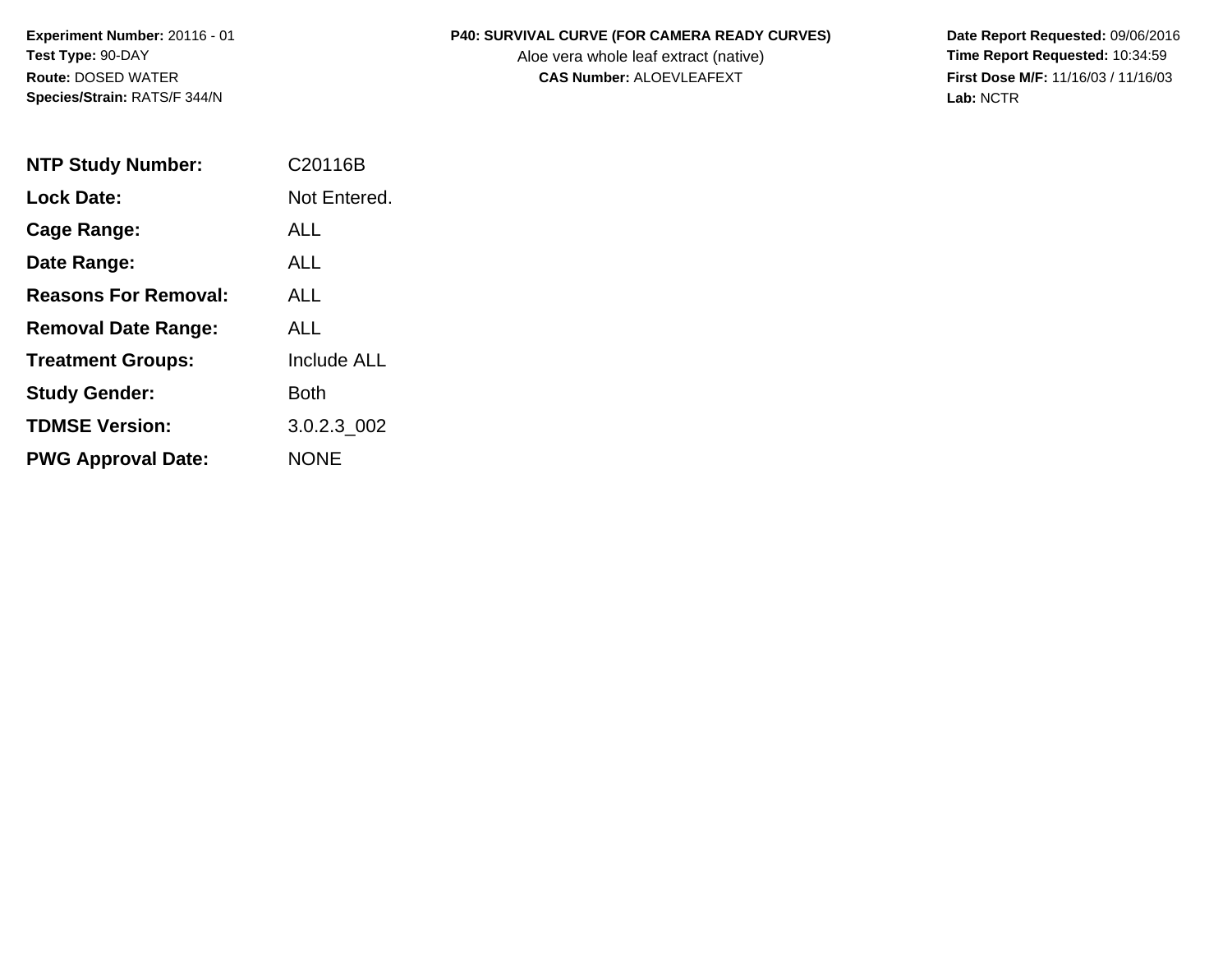**Species/Strain:** RATS/F 344/N **Lab:** NCTR

## **Experiment Number:** 20116 - 01 **P40: SURVIVAL CURVE (FOR CAMERA READY CURVES) Date Report Requested:** 09/06/2016

Test Type: 90-DAY **Aloe vera whole leaf extract (native) Time Report Requested:** 10:34:59 **Route:** DOSED WATER **CAS Number:** ALOEVLEAFEXT **First Dose M/F:** 11/16/03 / 11/16/03